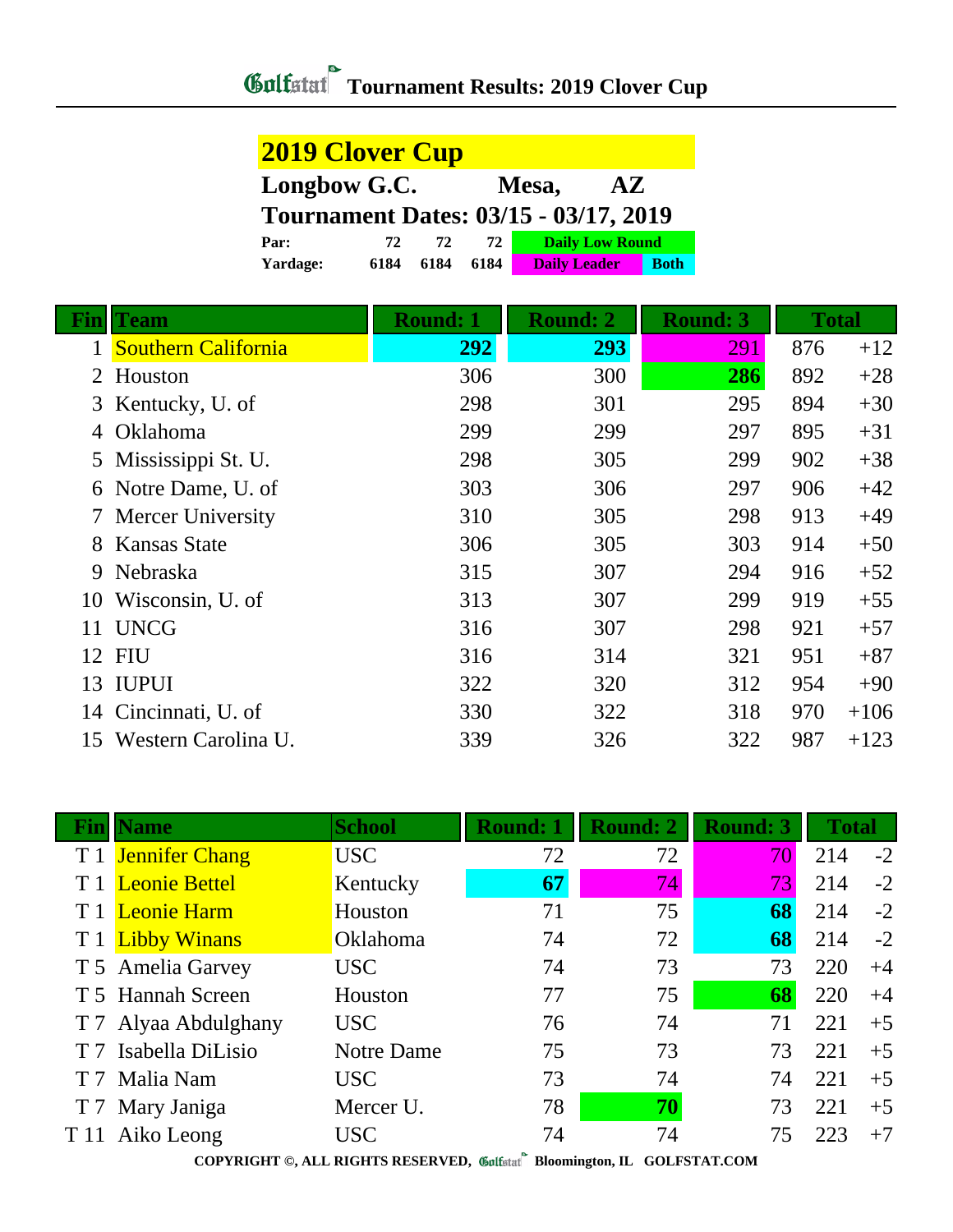| Fin  | <b>Name</b>             | <b>School</b> | Round: 1 | <b>Round: 2</b> | <b>Round: 3</b> | <b>Total</b> |
|------|-------------------------|---------------|----------|-----------------|-----------------|--------------|
|      | T 11 Amanda Elich       | Houston       | 75       | 75              | 73              | 223<br>$+7$  |
| T 11 | Aubree Jones            | Miss. St.     | 72       | 75              | 76              | 223<br>$+7$  |
| T 11 | Emma Albrecht           | Notre Dame    | 72       | 74              | 77              | 223<br>$+7$  |
| T 11 | Gabriela Ruffels        | <b>USC</b>    | 75       | 74              | 74              | 223<br>$+7$  |
| T 16 | Ela Grimwood            | Miss. St.     | 74       | 78              | 72              | 224<br>$+8$  |
|      | T 16 Kate Smith         | Nebraska      | 77       | 73              | 74              | 224<br>$+8$  |
| T 18 | Maria Jose Martinez     | Houston       | 74       | 75              | 76              | 225<br>$+9$  |
|      | T 18 Reid Isaac         | K-State       | 78       | 73              | 74              | 225<br>$+9$  |
|      | T 20 Kaitlin Milligan   | Oklahoma      | 77       | 73              | 76              | $226 + 10$   |
|      | T 20 Natalia Asensio    | <b>UNCG</b>   | 75       | 76              | 75              | $226 + 10$   |
|      | T 20 Niamh McSherry     | K-State       | 72       | 78              | 76              | $226 + 10$   |
|      | T 20 Rikke Svejgaard    | Kentucky      | 76       | 76              | 74              | $226 + 10$   |
| T 20 | Tara Bettle             | <b>UNCG</b>   | 81       | 76              | 69              | $226 + 10$   |
|      | T 25 Casey Ott          | Kentucky      | 76       | 76              | 75              | $227 + 11$   |
| T 25 | Hannah Levi             | Miss. St.     | 76       | 73              | 78              | $227 + 11$   |
| T 25 | Jessica Reinecke        | Wisconsin     | 76       | 79              | 72              | $227 + 11$   |
| T 25 | Karen Arimoto           | Oklahoma      | 79       | 72              | 76              | $227 + 11$   |
| T 25 | Vanessa Bouvet          | Nebraska      | 79       | 77              | 71              | 227<br>$+11$ |
| T 30 | <b>Allisen Corpuz</b>   | <b>USC</b>    | 73       | 80              | 76              | $229 + 13$   |
|      | T 30 Hannah Lee         | Oklahoma      | 73       | 77              | 79              | 229<br>$+13$ |
| T 30 | <b>Kirsten Baete</b>    | Nebraska      | 78       | 76              | 75              | 229<br>$+13$ |
|      | T 30 Marion DeBove      | <b>IUPUI</b>  | 81       | 74              | 74              | $229 + 13$   |
|      | T 30 Megan Whittaker    | Nebraska      | 73       | 78              | 78              | $229 + 13$   |
|      | T 35 Amelie Svejda      | <b>IUPUI</b>  | 79       | 77              | 74              | $230 + 14$   |
|      | T 35 Julienne Soo       | Oklahoma      | 79       | 77              | 74              | $230 + 14$   |
|      | T 35 Mia Ayer           | Notre Dame    | 77       | 80              | 73              | $230 + 14$   |
|      | T 38 Chloe Weir         | K-State       | 77       | 77              | 77              | $231 + 15$   |
|      | T 38 Kendall Wisenbaker | Miss. St.     | 75       | 80              | 76              | $231 + 15$   |
|      | T 38 Laila Hrindova     | Mercer U.     | 77       | 82              | 72              | $231 + 15$   |
|      | T 38 Lauren Lightfritz  | Mercer U.     | 80       | 79              | 72              | $231 + 15$   |
|      | T 38 Sarah Shipley      | Kentucky      | 79       | 75              | 77              | $231 + 15$   |
|      | T 38 Tess Hackworthy    | Wisconsin     | 79       | 76              | 76              | $231 + 15$   |
|      | T 38 Valentina Gilly    | <b>FIU</b>    | 78       | 74              | 79              | $231 + 15$   |
|      | T 45 Abby Heck          | Notre Dame    | 79       | 79              | 74              | $232 + 16$   |
|      | T 45 Bunyaporn Zeng     | Wisconsin     | 78       | 77              | 77              | $232 + 16$   |

**COPYRIGHT ©, ALL RIGHTS RESERVED, Bloomington, IL GOLFSTAT.COM**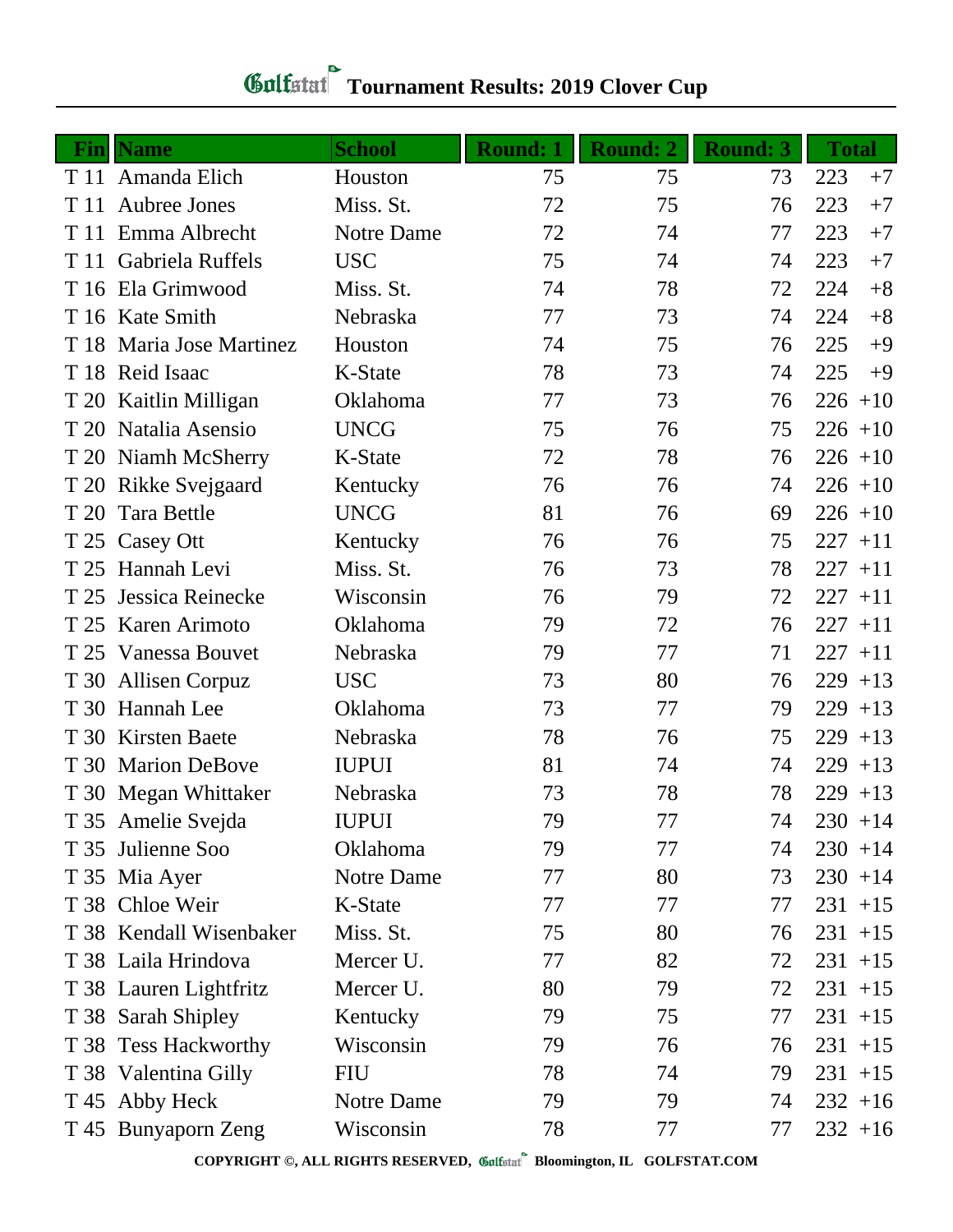| <b>Fin</b> | <b>Name</b>            | <b>School</b> | <b>Round: 1</b> | <b>Round: 2</b> | <b>Round: 3</b> | <b>Total</b> |
|------------|------------------------|---------------|-----------------|-----------------|-----------------|--------------|
|            | T 45 Mikhaela Fortuna  | Oklahoma      | 75              | 77              | 80              | $232 + 16$   |
| T 45       | <b>Payton Schanen</b>  | Mercer U.     | 77              | 79              | 76              | $232 + 16$   |
| T 45       | <b>Sarah Fite</b>      | Kentucky      | 82              | 77              | 73              | $232 + 16$   |
| 50         | Agueda Cortilla-Mas    | <b>FIU</b>    | 82              | 77              | 74              | $233 + 17$   |
| T 51       | Carolina Rotzinger     | <b>FIU</b>    | 77              | 82              | 75              | $234 + 18$   |
| T 51       | Ella Adams             | K-State       | 79              | 77              | 78              | $234 + 18$   |
|            | T 51 Karina Kukkonen   | Mercer U.     | 76              | 77              | 81              | $234 + 18$   |
| T 51       | <b>Tracy Lee</b>       | Wisconsin     | 82              | 75              | 77              | $234 + 18$   |
| T 55       | <b>Josephine Chang</b> | Kentucky      | 76              | 84              | 75              | $235 + 19$   |
| T 55       | <b>Maddy Rayner</b>    | Houston       | 83              | 75              | 77              | $235 + 19$   |
| T 57       | <b>Blair Stockett</b>  | Miss. St.     | 83              | 80              | 73              | $236 + 20$   |
|            | T 57 Hannah Thiele     | Nebraska      | 78              | 79              | 79              | $236 + 20$   |
|            | T 59 Claire Fitzgerald | Wisconsin     | 80              | 83              | 74              | $237 + 21$   |
|            | T 59 Lauren Miller     | Miss. St.     | 76              | 79              | 82              | $237 + 21$   |
| T 61       | Alexis Kershaw         | <b>UNCG</b>   | 79              | 81              | 78              | $238 + 22$   |
|            | T 61 Amy Wooten        | W Carolina    | 78              | 81              | 79              | $238 + 22$   |
|            | T 61 Carol Pyon        | Mercer U.     | 79              | 82              | 77              | $238 + 22$   |
|            | T 61 Hannah Leiner     | <b>FIU</b>    | 77              | 79              | 82              | $238 + 22$   |
| T 61       | Mackenzie Hahn         | Wisconsin     | 87              | 77              | 74              | $238 + 22$   |
| T 61       | Noor Ahmed             | Nebraska      | 83              | 81              | 74              | $238 + 22$   |
| 67         | Anika Hitt             | Cincinnati    | 85              | 77              | 77              | $239 + 23$   |
|            | T 68 Angela Lopez      | Cincinnati    | 77              | 80              | 83              | $240 + 24$   |
|            | T 68 Keri Kenkel       | <b>UNCG</b>   | 81              | 83              | 76              | $240 + 24$   |
|            | T 68 Sara Rydman       | <b>UNCG</b>   | 82              | 74              | 84              | $240 + 24$   |
| 71         | Alyssa Burritt         | Cincinnati    | 81              | 83              | 77              | $241 +25$    |
| 72         | Emma Wachtel           | Cincinnati    | 83              | 76              | 83              | $242 + 26$   |
| 73         | <b>Haley Thiele</b>    | Nebraska      | 81              | 82              | 81              | $244 + 28$   |
| 74         | <b>Hazel Martin</b>    | W Carolina    | 86              | 77              | 83              | $246 + 30$   |
| T 75       | Darby Deans            | K-State       | 82              | 82              | 83              | $247 + 31$   |
| T 75       | <b>Hailey Joy</b>      | <b>UNCG</b>   | 89              | 82              | 76              | $247 + 31$   |
|            | T 77 Maya White        | W Carolina    | 87              | 84              | 78              | $249 + 33$   |
| T 77       | <b>Sloane Winders</b>  | <b>IUPUI</b>  | 82              | 86              | 81              | $249 + 33$   |
| T 79       | <b>Briony Bayles</b>   | K-State       | 84              | 90              | 76              | $250 + 34$   |
| T 79       | Gabriela Powel         | <b>FIU</b>    | 79              | 85              | 86              | $250 + 34$   |
|            | T 81 Kara Blair        | <b>IUPUI</b>  | 80              | 83              | 88              | $251 + 35$   |

## **Gulfatat** Tournament Results: 2019 Clover Cup